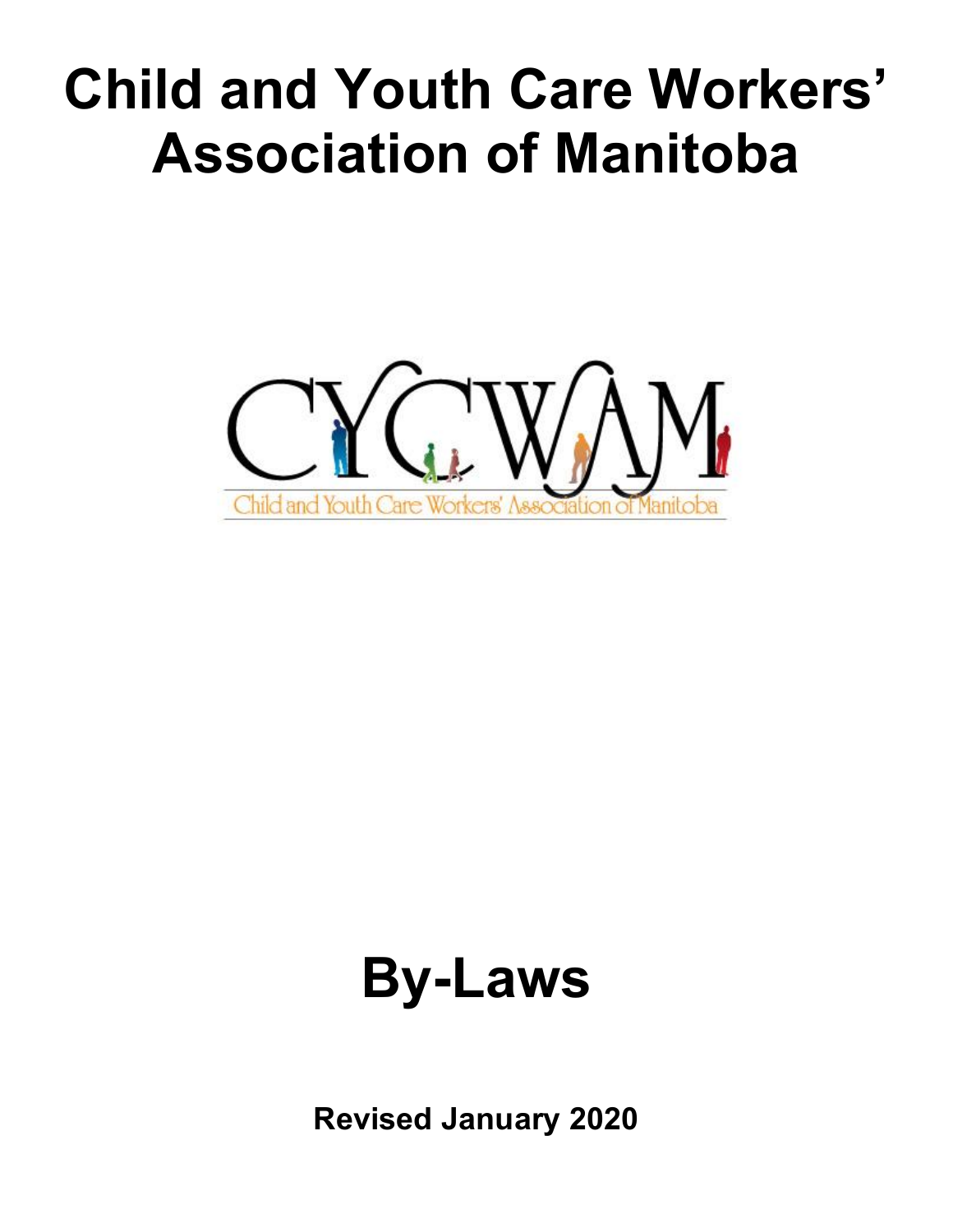### **The Child and Youth Care Workers' Association of Manitoba**

To represent and promote excellence in the professional practice of Child and Youth Care in Manitoba

## **By-Laws**

The Child and Youth Care Workers' Association of Manitoba Inc. PO Box 54024 Silver Heights PO Winnipeg, MB. R3J 0L5

### **Table of Contents**

| <b>Article 1</b>  | Preamble                               | Page 3  |
|-------------------|----------------------------------------|---------|
| <b>Article 2</b>  | Terminology                            | Page 3  |
| <b>Article 3</b>  | <b>Objectives</b>                      | Page 3  |
| <b>Article 4</b>  | Jurisdiction                           | Page 4  |
| <b>Article 5</b>  | <b>Association Seal</b>                | Page 4  |
| <b>Article 6</b>  | Membership                             | Page 4  |
| <b>Article 7</b>  | Directors of the Association           | Page 6  |
| <b>Article 8</b>  | <b>Standing Committees</b>             | Page 9  |
| <b>Article 9</b>  | <b>Nominations and Elections</b>       | Page 10 |
| <b>Article 10</b> | <b>Meetings and Quorum</b>             | Page 11 |
| <b>Article 11</b> | <b>Alterations of Bylaws</b>           | Page 12 |
| <b>Article 12</b> | <b>Audit of Accounts</b>               | Page 13 |
| <b>Article 13</b> | <b>Inspection of Books</b>             | Page 13 |
| <b>Article 14</b> | <b>Borrowing Powers</b>                | Page 13 |
| <b>Article 15</b> | Revenue                                | Page 13 |
| <b>Article 16</b> | Dissolution and Distribution of Assets | Page 14 |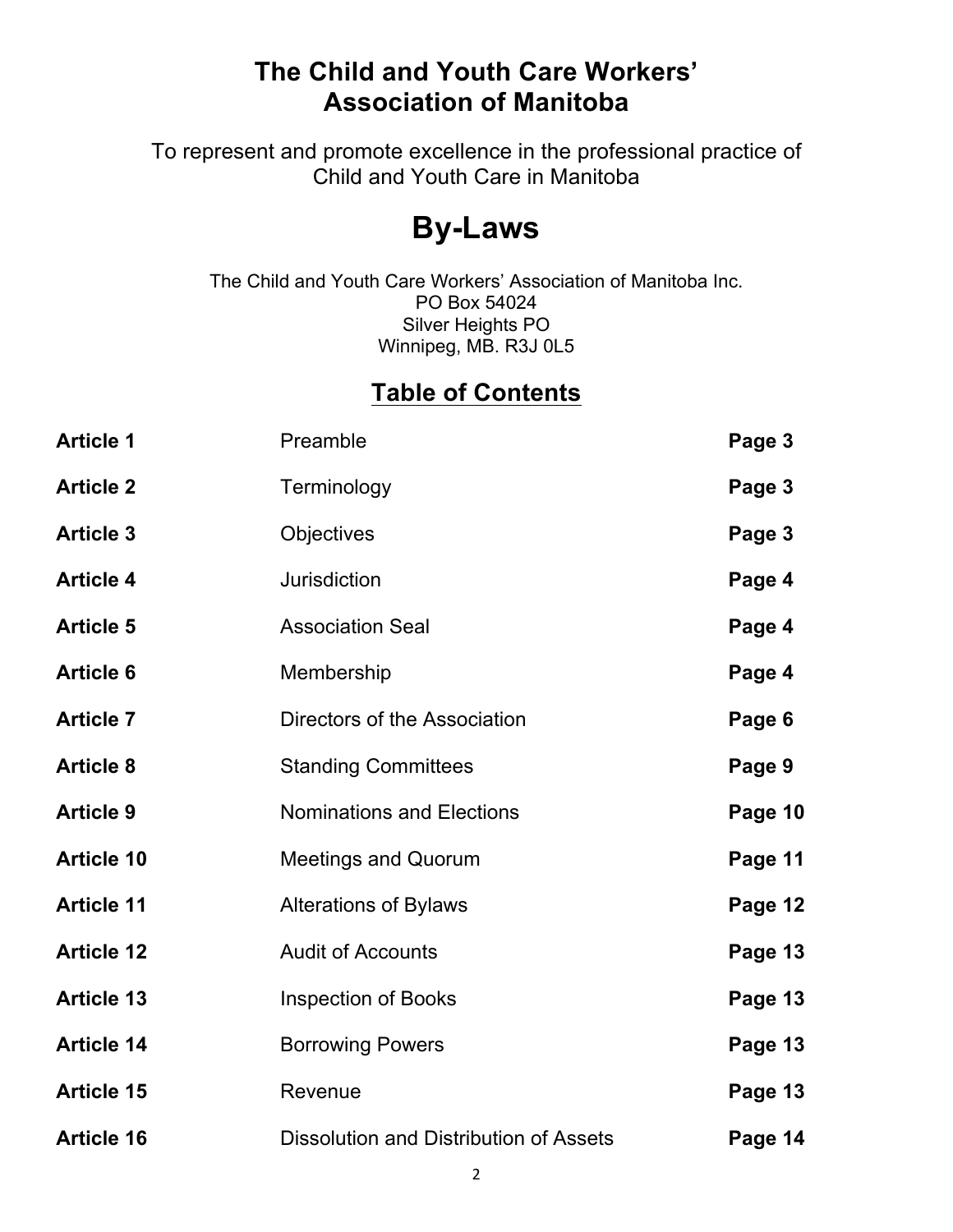#### **Article 1 – PREAMBLE**

#### **1.1 The Association:**

The name of the Association shall be "The Child and Youth Care Workers' Association of Manitoba; herein after referred to as the Association.

#### **1.2 The By-Laws:**

This document shall be the general By-Laws for the Provincial Association and shall regulate the business and affairs of the Association.

#### **Article 2 – TERMINOLOGY**

#### **2.1 Definitions:**

- **a)** "Association" shall mean the Child and Youth Care Workers' Association of Manitoba.
- **b)** "By-Laws" shall mean the By-Laws of this Association as amended.
- **c)** "Board of Directors" shall mean the Board of Directors of the Association.
- **d)** "Executive" shall mean the Executive Officers of the Board of Directors; President, Vice President, Secretary & Treasurer.
- **e)** "Directors" shall mean any person elected to the Board of Directors.
- **f)** "Acting" shall mean serving temporarily in an Executive Office position.
- **g) "**Written Notice" shall mean via: mail, electronic mail, fax, e-mailed, or otherwise electronically communicated.

#### **2.2 Interpretation:**

**a)** In all interpretation of these By-Laws of the Association, words in the singular include the plural, and the plural shall include the singular, words in one gender include all genders, and "person" includes an individual.

#### **Article 3 – OBJECTIVES**

#### **3.1 The objectives of the Association are as follows:**

- **a)** To promote the profession of Child and Youth Care.
- **b)** To maintain a Code of Ethics, to govern members.
- **c)** To promote, improve and maintain progressive standards of child and youth care and family services in Manitoba.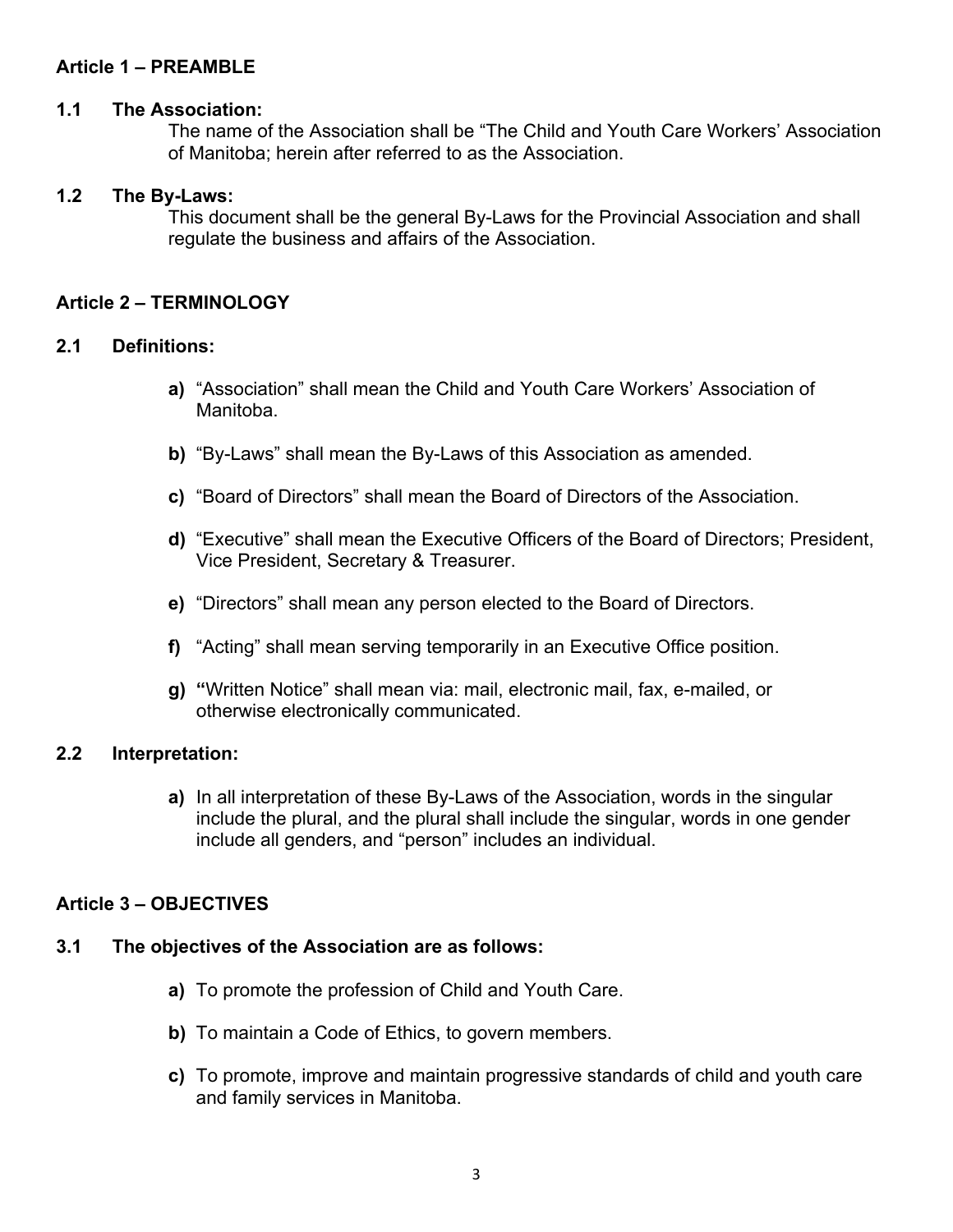- **d)** To act as an educational forum for the exchange of ideas and information between persons, agencies and programs involved in proving Child and Youth Care services.
- **e)** To provide specialized learning opportunities for its members.
- **f)** To form liaisons with other Child and Youth Care Associations.
- **g)** To promote the field of Child and Youth Care as a profession through the development of standards and ethics for those working in the field.

#### **Article 4 – JURISDICTION**

- **4.1** The Association has jurisdiction over the professional activities of its members as related to the objectives.
- **4.2** The operations of the Association shall be carried out without the purpose of financial gain for the Association.
- **4.3** In the event of dissolution of the Association, any remaining funds and assets after the satisfaction of its debts and liabilities shall be donated to an organization or charity promoting similar objectives of the Association.

#### **Article 5 – ASSOCIATION SEAL**

**5.1** The Secretary of the Association will keep or cause to be kept the seal of the Association.

#### **Article 6 – MEMBERSHIP**

#### **6.1 Membership shall be available to anyone meeting the following criteria:**

- **a) Full membership** is available to those persons who have been involved or are currently involved in the development and/or practice of Child and Youth Care Work either full time or part time, in a manner considered to be of a professional nature. Full members are entitled to all privileges of membership including the opportunity to vote and hold office.
- **b) Student membership** is available to those persons pursuing a course of study pertaining to the theory and practice of Child and Youth Care work. Student members are entitled to all privileges of full membership excluding the opportunity to hold office on the board unless a position is designated as a student position.
- **c) Associate membership** is available to persons ineligible for membership under paragraph **a)** who wish to support the objectives of the Association. Associate members are entitled to all rights and privileges of the Association exclusive of the right to vote on Association business.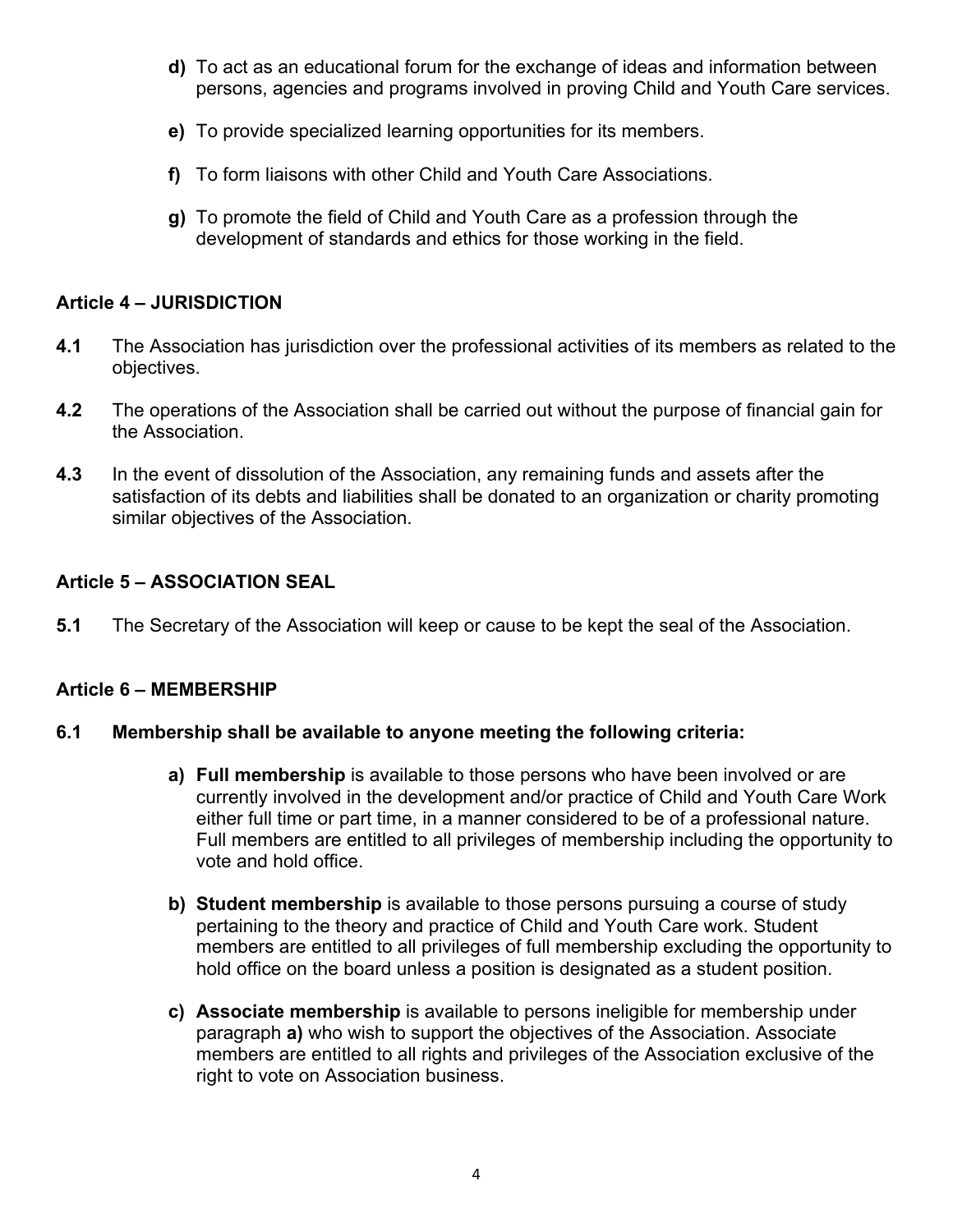- **d) Honorary membership** is available to persons who have made significant contributions to the Association and/or field, at the discretion of the Board of Directors. Honorary members entitled to all rights and privileges inclusive of voting on Association business.
- **e) Community Partner membership** in available to an agency or organization that supports the objectives of the Association. Agency membership entitles the agency or organization to 1 vote at the Annual General Meeting and 1 membership based conference fee as well as other privileges as determined by the Board of Directors.

#### **6.2 Membership Privileges:**

- **a)** Membership Privileges in the Association shall be effective for a period of twelve consecutive months commencing January 1<sup>st</sup>, at which time membership fees are due. With the exception of student members whose membership fees will be due August  $1<sup>st</sup>$  of each calendar year and shall be effective for a period of 12 months.
- **b)** The membership fees are reviewed from time to time by the Board of Directors.

#### **6.3 Membership in the Association shall be obtained by:**

- **a)** Submission of an application to the Association.
- **b)** Payment of dues according to membership status.
- **c)** Acceptance of the Association objectives and Code of Ethics.
- **d)** Approval of membership by the Board of Directors.

#### **6.4 Termination of Membership:**

- **6.4.1** Membership shall cease automatically if:
	- **a)** A member resigns in writing.
	- **b)** A member is in arrears of payment for a period of sixty (60) days.
	- **c)** Seventy-five percent (75%) of the Board of Directors, in attendance at a Board of Directors meeting, where quorum has been met, votes in favour of the termination of any member, based on the member violating the objectives and/or Code of Ethics of the Association.
- **6.4.2** Appeal Process:
	- **a)** A person whose membership has been terminated and wishes to appeal the termination may submit a written request to the Board of Directors for a special meeting of the members within ninety (90) days of termination.
	- **b)** The member in question may choose to represent themselves or choose a member of the Association as their counsel, who shall be present at the special meeting.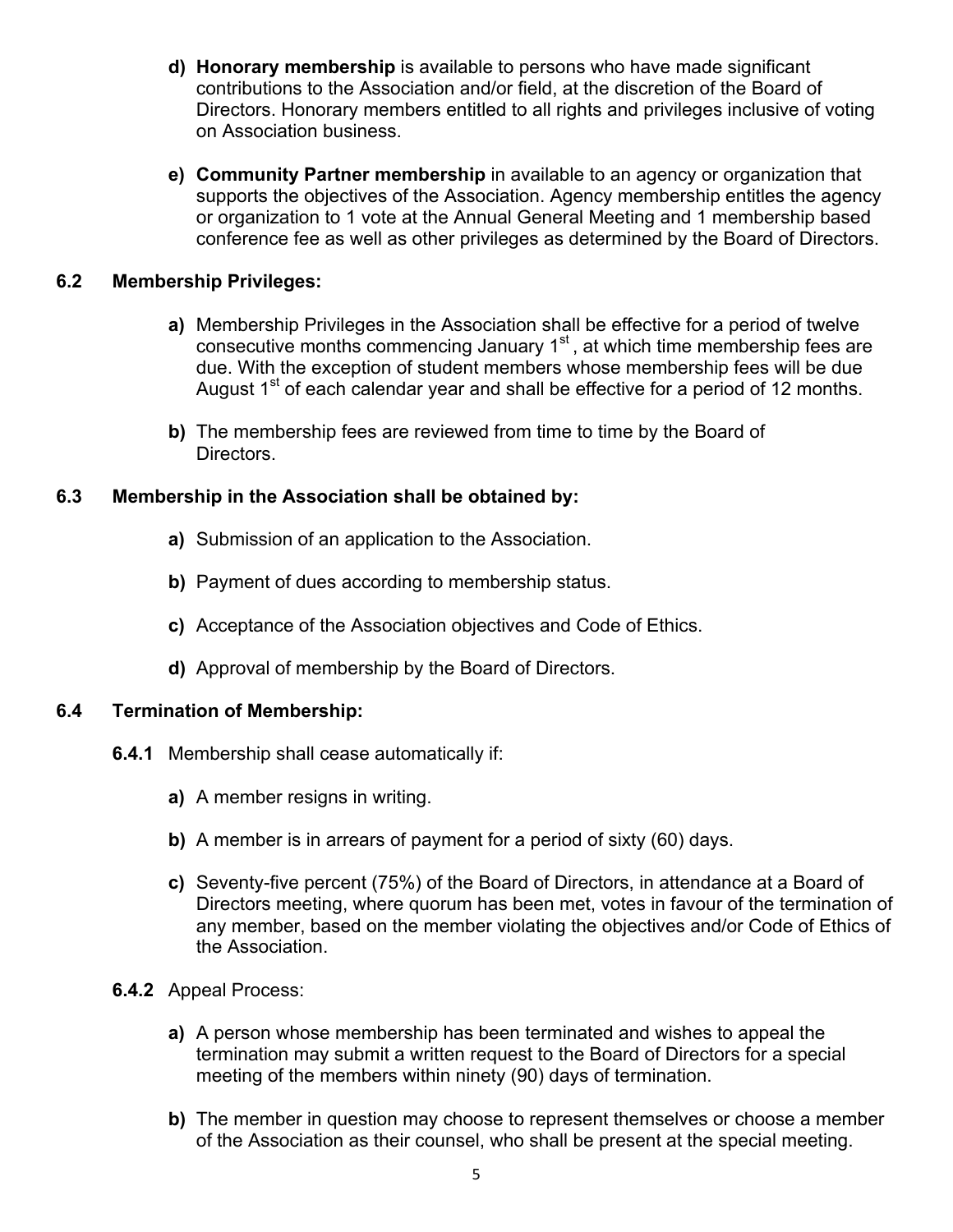- **c)** A special meeting will be called by the Board of Directors and will be held within sixty (60) days of receipt of written appeal.
- **6.4.3** Reinstatement of membership:
	- **a)** Reinstatement of membership would require seventy-five percent (75%) majority vote of those members in good standing at the special meeting.
	- **b)** If the terminated member chooses not to appeal their termination, they may apply for reinstatement no sooner than twelve (12) months following the termination of previous membership.
	- **c)** Upon receipt of application the Board of Directors will consider reinstatement based on the applicant meeting the criteria for membership and demonstrate that his/her present conduct does not violate the Code of Ethics nor is detrimental to the welfare of the Association.

#### **Article 7 – DIRECTORS OF THE ASSOCIATION**

#### **7.1 Board of Directors:**

- **7.1.1** Management of Association:
	- **a)** The Board of Directors governs and manages the affairs of the Association.
	- **b)** The Board of Directors may contract professionals as deemed necessary to carry out the strategic directions of the Association.
	- **c)** Unless authorized at a meeting of the Board of Directors no officer or member of the Association shall receive any remuneration for his/her services to the Association.
- **7.1.2** Duties of the Board of Directors:
	- **a)** To promote the objectives of the Association.
	- **b)** To govern all fiduciary functions of the Association.
	- **c)** To make decisions on policy and procedural issues.
	- **d)** To act as the decision making authority on governance issues of the Association and its members.
	- **e)** To act as a liaison with Governments, industry, and communities.
	- **f)** Appoint legal counsel as necessary.
	- **g)** All committees shall be chaired by Board Members.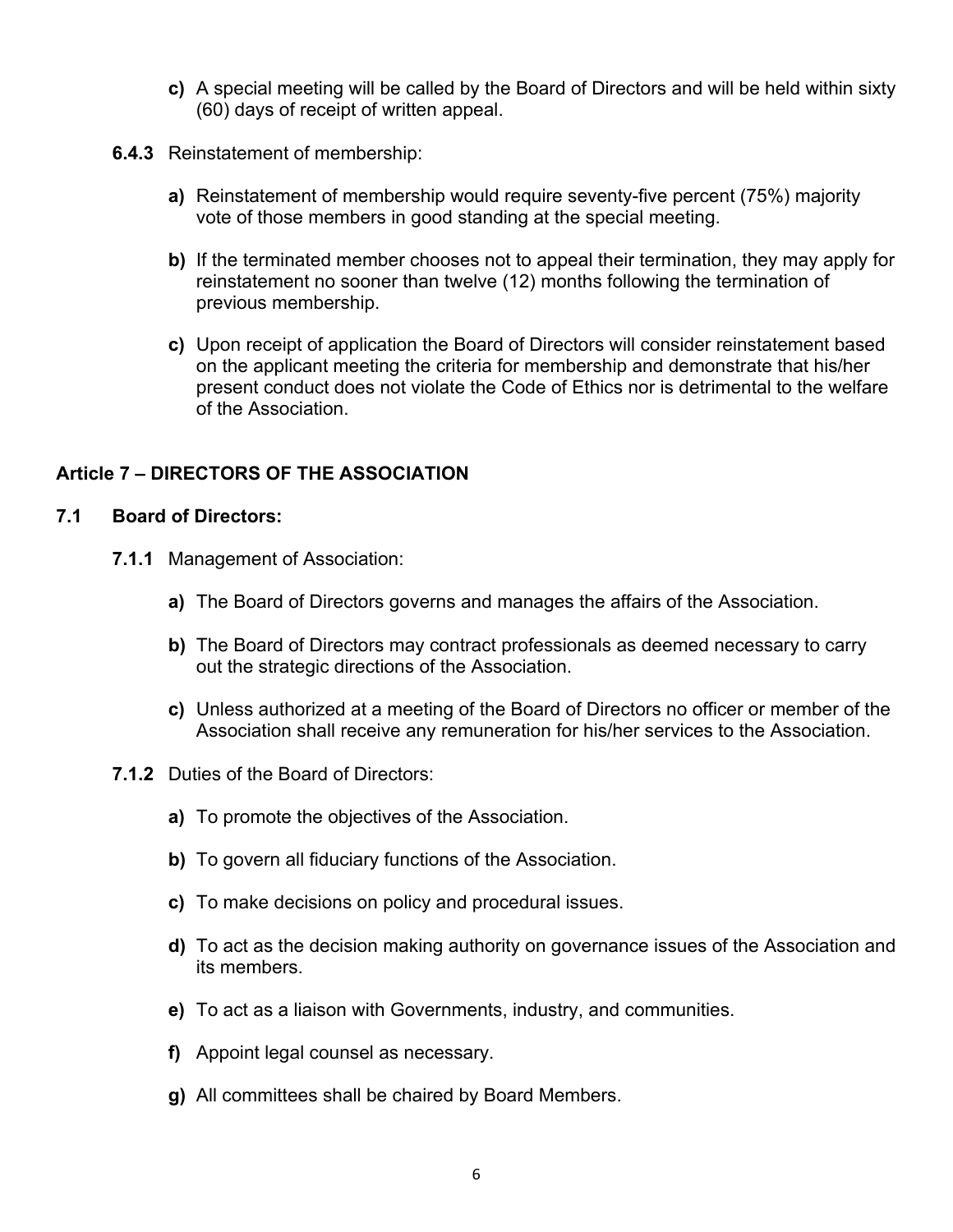- **h)** Directors will serve as full voting members of the Board of Directors and will perform such duties as may be required from time to time by the Board of Directors.
- **7.1.3** Composition of the Board:
	- **a)** The Executive Officers of the Board of Directors shall consist of a President, Vice-President, Secretary and Treasurer.
	- **b)** The Board of Directors shall consist of a Provincial Representative on the Council of Canadian Child and Youth Care Associations.
		- I. This position cannot be held by the student position.
		- II. Will provide a provincial report at quarterly meetings.
		- III. Attend the Annual General Meeting.
		- IV. Report back to the Association relevant information from conference calls and Annual General Meetings.
		- V. Shall perform such other duties as may be assigned by the Council.
	- **c)** The Board of Directors shall consist of The Executive Officers, a maximum of four (4) Directors and two (2) student positions.
	- **d)** The President of the outgoing Board of Directors shall additionally be appointed to the incoming Board of Directors as Past President and will be a non-voting member on the Board of Directors.
	- **e)** All Board Members must be members in good standings of the Association.
	- **f)** The Board of Directors shall reserve a vacancy to be filled by a faculty member of a nationally recognized Child and Youth Care Program for the purpose of maintaining connection between the educational institutions and the Child and Youth Care Workers' Association of Manitoba.
- **7.1.4** Terms of Directors:
	- **a)** The term of an Executive Officer is two (2) years with a maximum of two (2) consecutive terms.
	- **b)** The term of a Director is three (3) years.
	- **c)** The term of a student is one (1) year.
	- **d)** The term of Past President is held until another Past President is appointed.
- **7.1.5** Duties of Past President
	- **a)** Provide advice and leadership to the Board of Directors regarding past practices and other matters to assist the Board in governing the Association.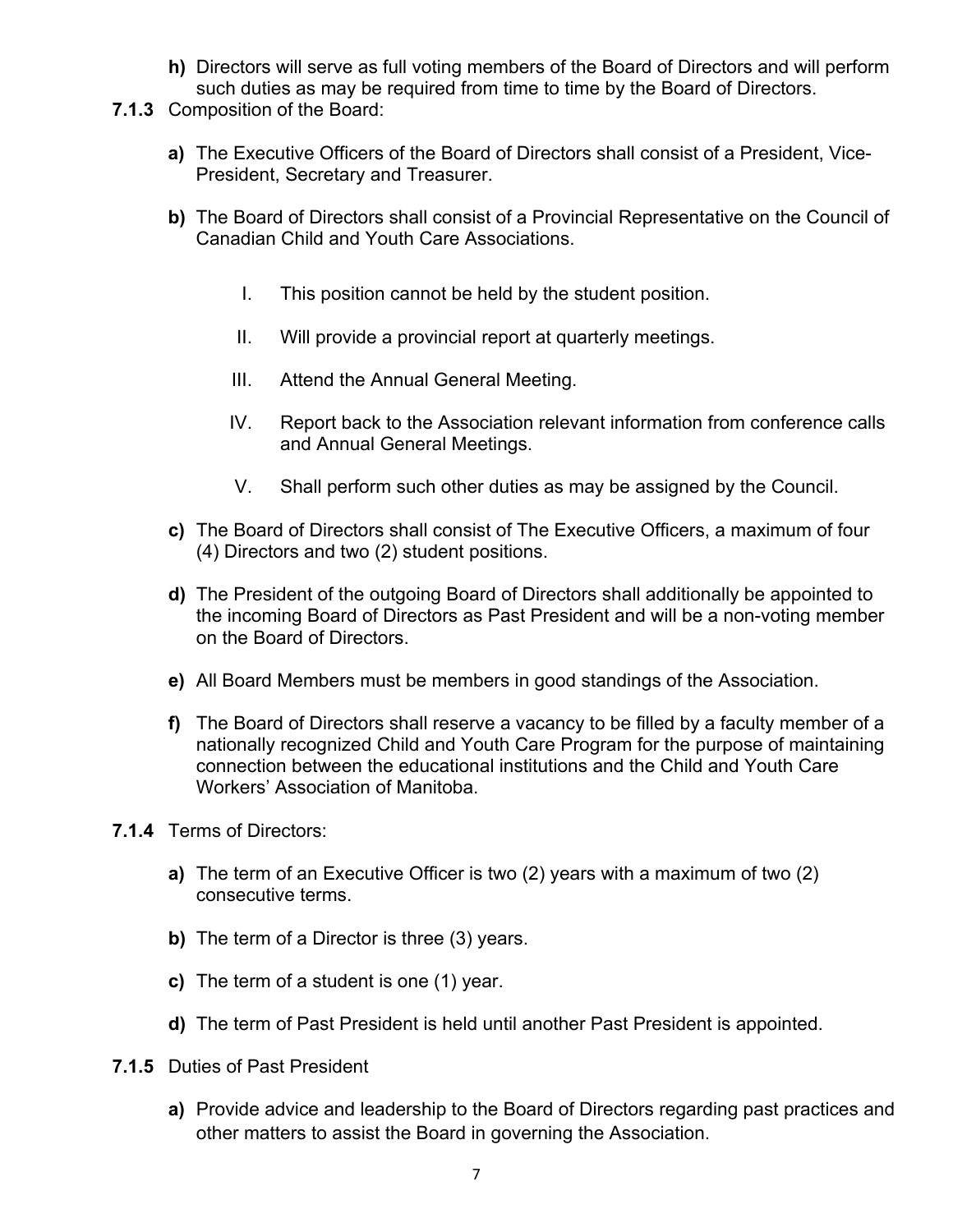- **b)** In an acting capacity will perform the duties of the President in the event of resignation or disability of the President until the following Annual General Meeting.
- **7.1.6** Duties of Student Director
	- **a)** To represent the interests of students amongst Child and Youth Care programs in Manitoba.
	- **b)** Act as a liaison between students and the Association.
	- **c)** Suggest, develop, and implement student activities for student involvement.
	- **d)** Eligible students must be enrolled in a Child and Youth Care Program in Manitoba and be a member in good standing.

#### **7.2 Executive Officers Duties and Responsibilities:**

**7.2.1** President:

- **e)** Oversee the affairs and operations of the Association.
- **f)** Chair all meetings of the Association.
- **g)** Motivate and support the Directors.
- **h)** Coordinate compilation of Association's Annual Report.
- **i)** Develop contacts in Government and departments affecting the Association.
- **j)** Assume responsibilities of monitoring the Association Executive Boards positions.
- **k)** Assume or delegate the role of representing the Association at the Canadian Council of Child and Youth Care Associations.
- **l)** Develop public information statements and act as spokesperson for the Association.
- **m)** Keep well informed on the activities of the Association.
- **n)** Has signing authority of the Association.
- **7.2.2** Vice President:
	- **a)** Will perform the duties of the President in the absence of the President.
	- **b)** Chair meetings in the absence of the President.
	- **c)** Shall perform such other duties as may be assigned by the Board of Directors.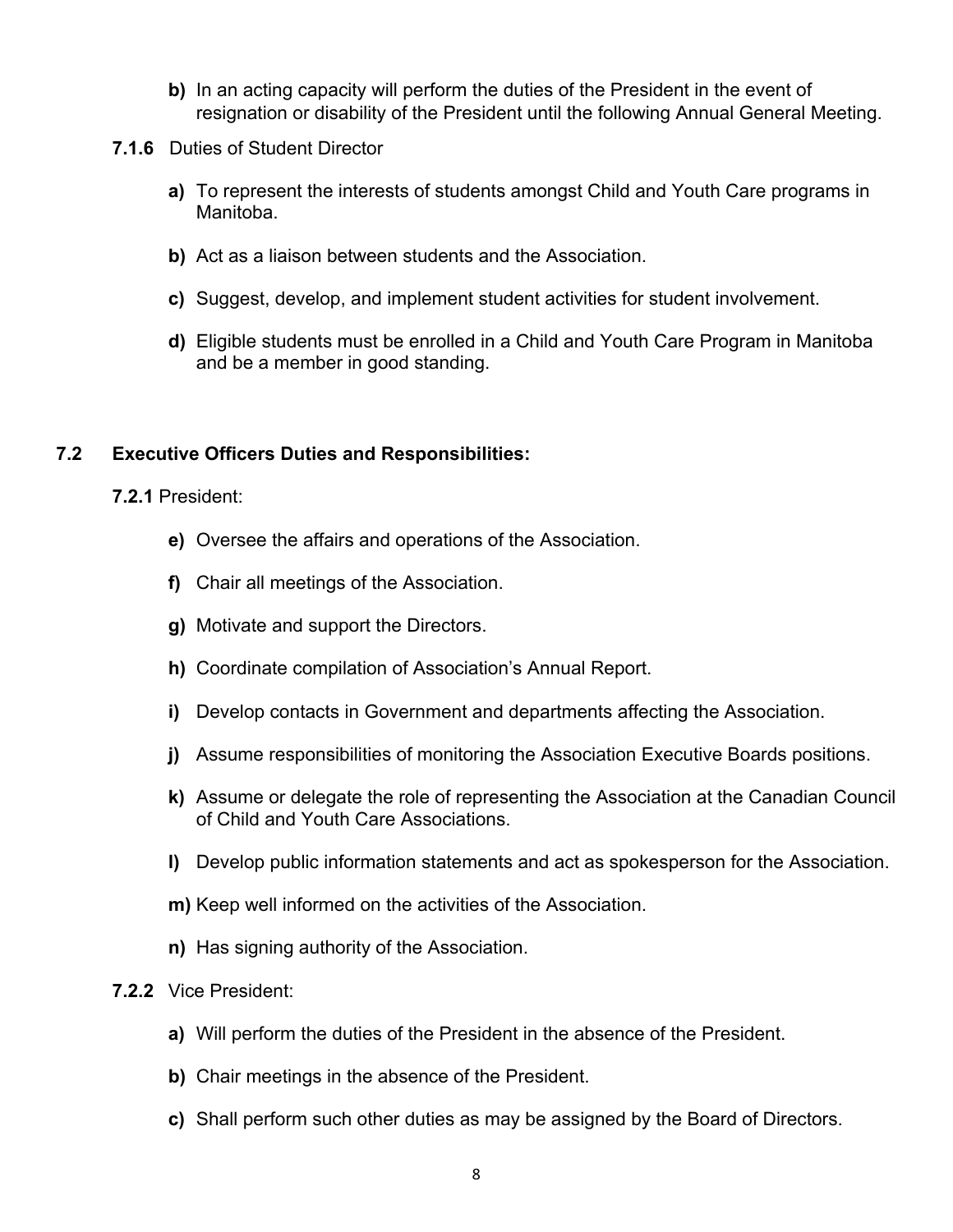**d)** Has signing authority of the Association.

#### **7.2.3** Secretary:

- **a)** Ensure that all Board of Director members are informed of meetings.
- **b)** Ensure that all minutes from Board of Directors meetings and general meeting are recorded and circulated to the corresponding recipients.
- **c)** Ensure that Board Members and Members are informed of upcoming meetings as according to the timelines outlined in the By-Laws in Article 10.
- **d)** Give and serve notices to members of the Association.
- **e)** Keep minutes and records; including memberships of the Association.

#### **7.2.4** Treasurer:

- **a)** Oversee all of the financial matter of the Association including but not limited to:
	- I. Oversee and present for approval, financial budgets.
	- II. Oversee and present financial reports.
	- III. Ensure monthly financial reports are submitted to the Secretary for the Association records.
	- IV. Monitor all financial activities receipts, disbursements and invoices.
	- V. Ensure that financial statements are audited.
- **b)** Has signing authority of the Association.
- **c)** Other duties as determined by the Board of Directors.

#### **7.3 Removal of a Director:**

- **a)** Any member of the Board of Directors may be removed from office by a vote of seventy-five percent (75%) majorities of the full members in good standing at any General Meeting.
- **b)** Any member of the Board of Directors that fails to attend three (3) consecutive Board of Directors Meetings, will be deemed to have resigned.
- **c)** Any Director removed from office will be given written documentation stating reason for dismissal.
- **7.4 A person ceases to be a Director when:**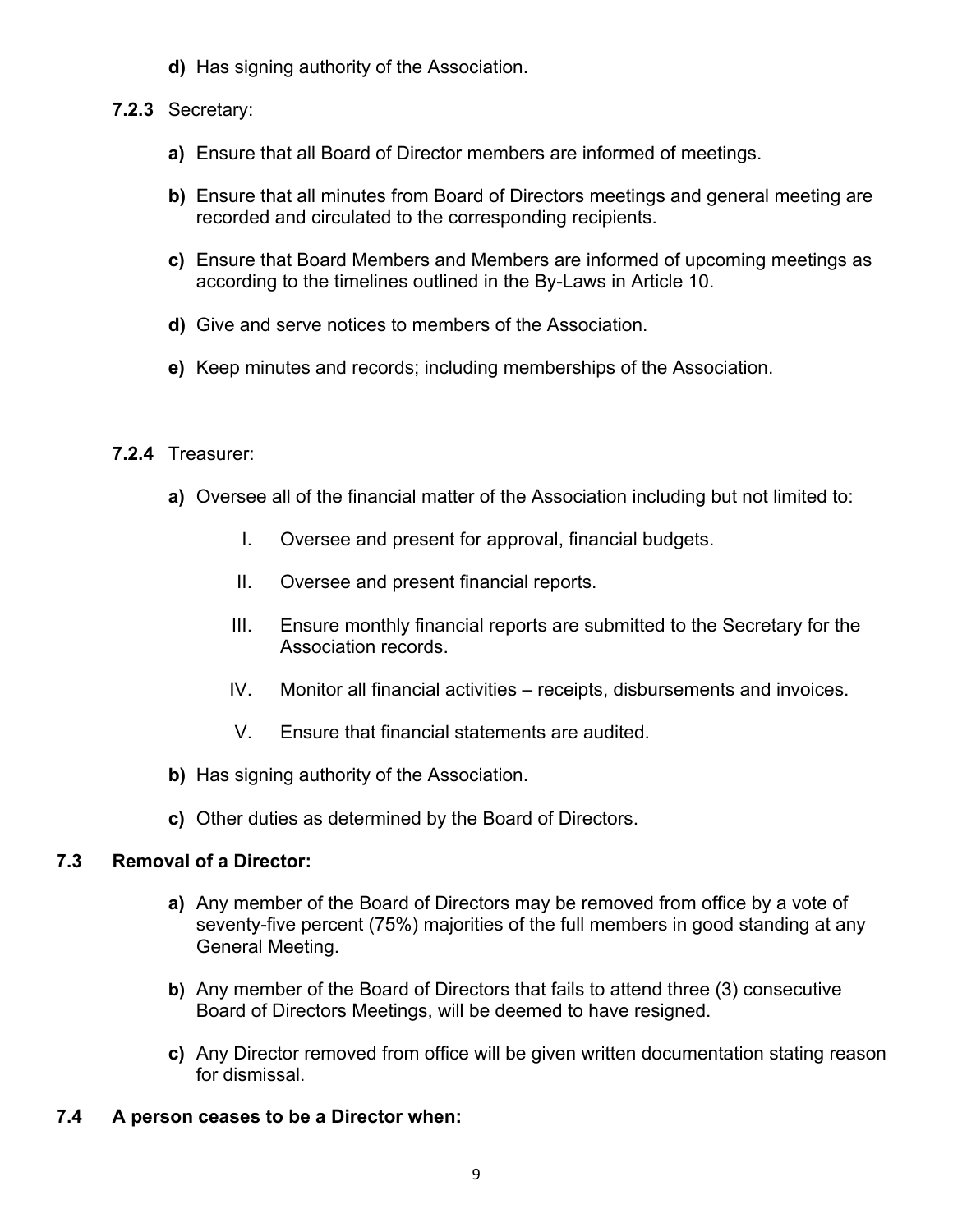- **a)** Completes a term at the time of the Annual General Meeting.
- **b)** Resigns as a Director.
- **c)** Ceases to be a Canadian resident.
- **d)** Dies.

#### **7.5 Director Vacancy:**

**a)** The Association Executive shall have the authority to fill any vacancy that may occur on the Executive or a Director position between General Meetings.

#### **Article 8 – STANDING COMMITTEES**

- **8.1** The Board of Directors shall establish Standing and Ad Hoc Committees to facilitate the development and maintenance of the Association goals and objectives.
- **8.2** The following Standing Committees are hereby established:
	- **8.2.1** Executive Committee:
		- **a)** Shall consist of the Executive Officers of the Association and shall have power to act in emergencies between meetings of the Board of Directors.
		- **b)** Advocates, promotes and assesses the standards and development of the Child and Youth Care Profession within Manitoba.
		- **c)** Shall be chaired by the President.
	- **8.2.2** Professional Development Committee:
		- **a)** Supports, enhances and promotes the importance of Professional Development in the field of Child and Youth Care.
		- **b)** Oversee planning and organization of trainings; as well as research training opportunities to connect members with.
		- **c)** Shall be chaired by an Association board member.
	- **8.2.3** Communications Committee:
		- **a)** Increase recruitment and retention of members and establish partnerships with agencies, organizations, and community programs.
		- **b)** Oversee communications carried out by the board such as newsletters, website, and social media.
		- **c)** Establish partnerships with agencies, organizations, and community programs.
		- **d)** Shall be chaired by the Secretary.
	- **8.2.4** Policy and By-Laws Committee:
		- **a)** Review current policies and by-laws and recommend changes or new policies and by-laws to the Board for approval as they arise.
		- **b)** Ensure policies and by-laws are being followed.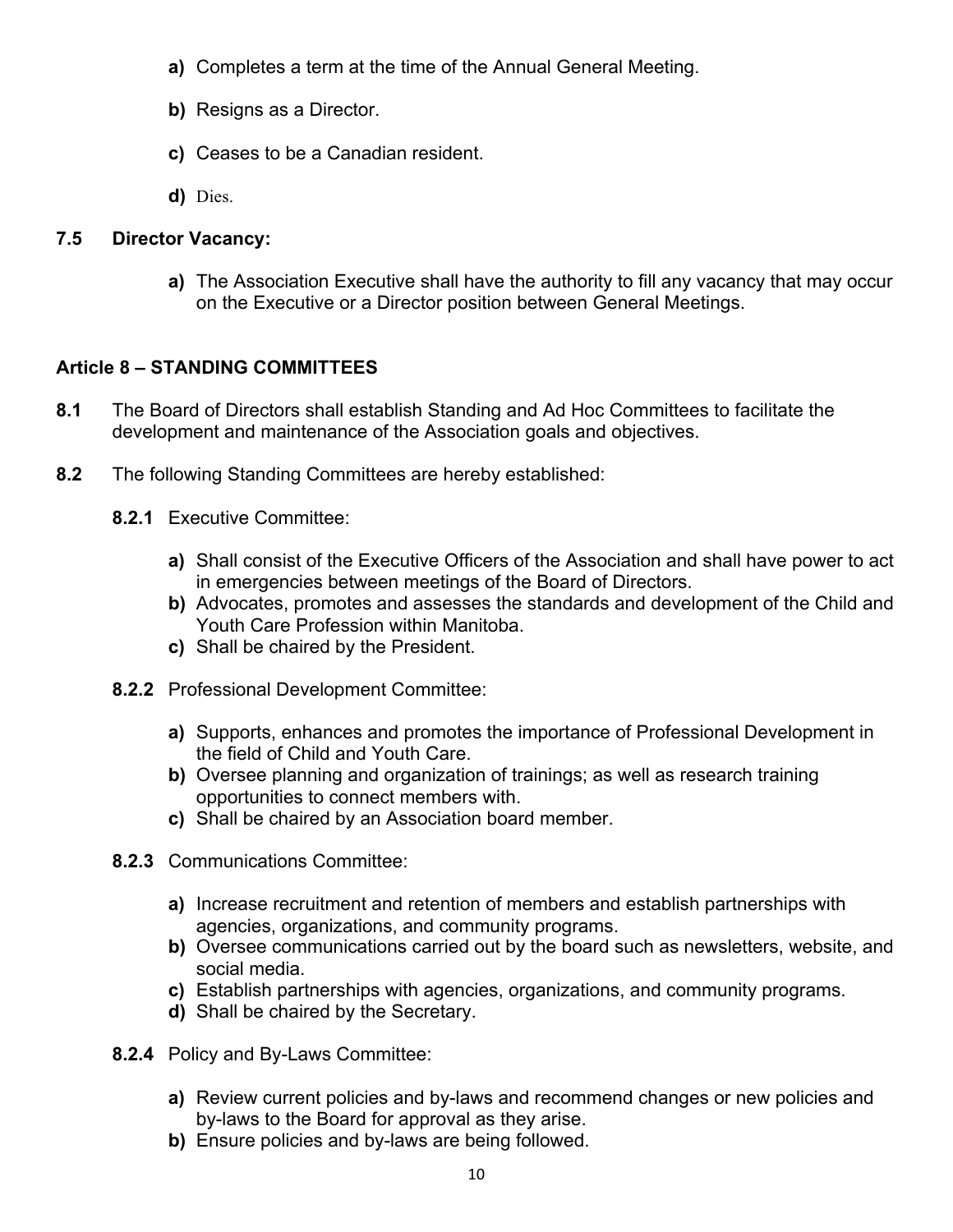- **c)** Shall be chaired by the President.
- **8.2.5** Finance Committee:
	- **a)** Acts in an advisory role to the board regarding fund usage, membership fees, and potential investments,
	- **b)** Review and develop annual budget as needed.
	- **c)** Make recommendations for funding adjustments where necessary.
- **8.3** Standing Committees shall be chaired by a designated member on the Association's Board and are required to:
	- **a)** Provide a report which shall be an agenda item at each board meeting.
	- **b)** Appoint the Treasurer to review finances and budgets if required.
	- **c)** Oversee contract positions when required.
- **8.4** Committee Members will be members of the Association, with the exception of experts or required representatives.
	- **a)** All committee members will be approved by the Board of Directors.

#### **Article 9 – NOMINATIONS AND ELECTIONS**

- **9.1** Nominations:
	- **9.1.1** No later than one (1) month prior to the Annual General meeting a member of the Executive shall prepare and distribute to the membership a notice describing the nominations, election procedures and inviting nominations for the open positions of the Board of Directors.
	- **9.1.2** Information on eligible candidates for the Board of Directors shall be collected no less than two (2) weeks prior to the Annual General Meeting and election at which point no other nominations will be accepted.
	- **9.1.3** Nominations from the floor will only be accepted if there are no nominations for empty seats as process states in article 9.1.2.
	- **9.1.4** An Executive seat may only be held by a member who has sat on the Board of Directors in a Director position for no less than 1 year.
	- **9.1.5.** A member of the Association may hold an Executive seat should there be no other person eligible as per article 9.1.4 or an eligible is unable to and is voted in unanimously by the remaining members of the Board of Directors.
	- **9.1.6** A member may serve in only one (1) particular office of the Executive per term.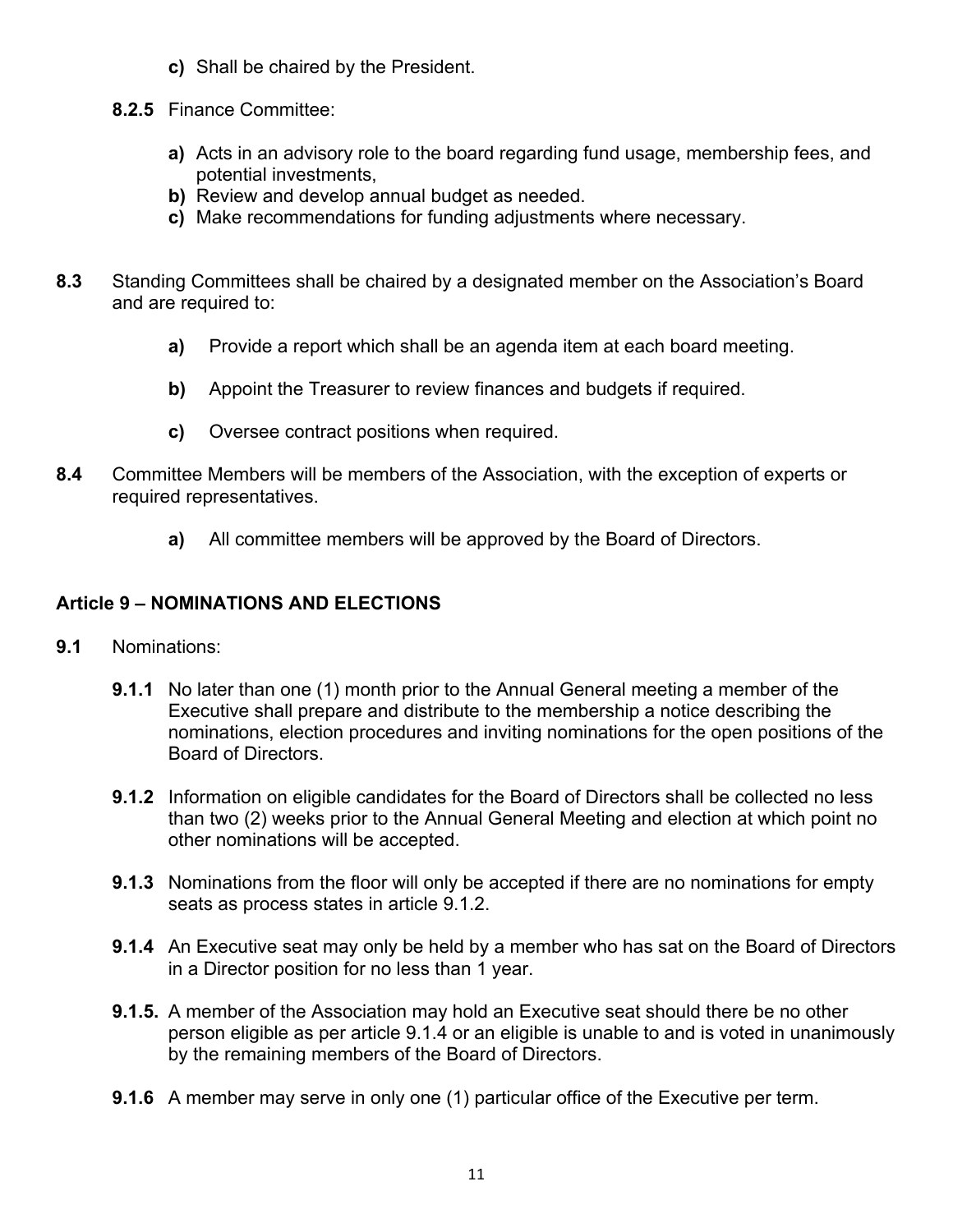- **9.1.7** The Board of Directors shall have the responsibility of organizing, coordinating and directing the entire election process as stipulated in the By-Laws and in accordance with Robert's Rules of Order.
- **9.2** Elections:
	- **9.2.1** The election of the Board of Directors shall be held during the Annual General Meeting.
	- **9.2.2** The election of the Executive shall be staggered and will continue to alternate by term, such that the President and Secretary will be elected on odd years and the Vice President and Treasurer will be elected on even years.
	- **9.2.3** There shall be one ballot per member for each of the Executive office position that is open for election. The candidate with the largest number of votes shall be declared elected. Ballots accepted will be:
		- **a)** In person.
		- **b)** By written notice.

#### **Article 10 – MEETINGS AND QUORUM**

- **10.1** Meetings:
	- **10.1.1.** The Association shall hold an Annual General Meeting at least once in each calendar year, and not more than 15 (fifteen) months later than the last Annual General Meeting.
		- **a)** At least one (1) month prior, written notice of this meeting shall be given to the membership, setting out the date, time, place and agenda for the meeting.
		- **b)** The date, time, place and agenda shall be determined by the Board of Directors.
	- **10.1.2** Special meetings may be called upon with 30 (thirty) days written notice to the membership indicating the time, place and agenda of the meeting.
	- **10.1.3** All special meetings shall be regulated by and operated within the confines of the current By-Laws, and the procedural guidelines shall be Robert's Rules of Order.
	- **10.1.4** All Board Directors shall be informed at least seven (7) days prior to all Board Meetings unless an emergent issue must be resolved more quickly.
	- **10.1.5** The Board of Directors are required to hold at least eight (8) board meetings per calendar year.
	- **10.1.6** Board Meetings are open to the membership.
	- **10.1.7** In camera may be called to have no non-voting members present during a meeting.
- **10.2** Quorum: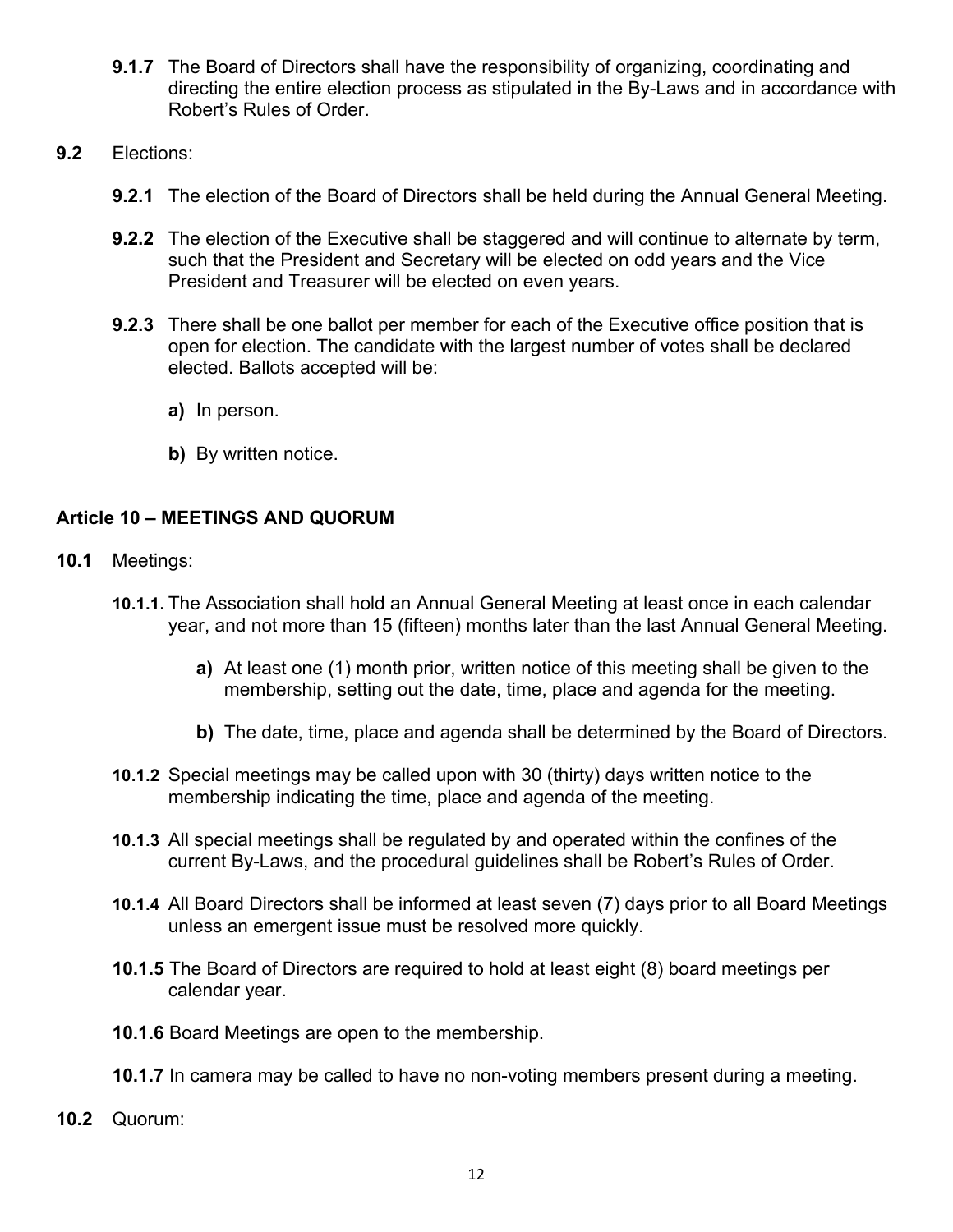- **10.2.1** Five (5) full members in good standing shall constitute a quorum at any General Meeting.
- **10.2.2** If a quorum is not present the meeting will be adjourned for fifteen (15) minutes. At that time the meeting will be called to order and those members present will constitute a quorum.
- **10.2.3** Any member, who has not withdrawn from membership nor has been suspended or expelled as herein provided, shall have the right to vote on any matter at any General Meeting.
- **10.2.4** Any member unable to attend a General Meeting may vote by written notice to any member of the Board of Directors, or send with any member attending that meeting, a sealed ballot. This ballot shall contain a description of the issue, the member's vote and signature. This voting procedure shall be limited to resolution on the agendas mailed to members in advance of the meeting.
- **10.2.5** Fifty percent (50%) of the Board of Directors shall constitute quorum of any meetings of the Board of Directors, properly called and constituted.

#### **Article 11 – ALTERATIONS OF BY-LAWS BY SPECIAL RESOLUTION**

- **11.1** Any member may propose amendments to the By-Laws in writing to the Board of Directors.
- **11.2** The By-Laws of the Association shall be amended at an Annual General Meeting, or a special meeting properly called and constituted.
- **11.3** Amendments to the By-Laws must be approved by a seventy-five percent (75%) majority vote of full members in attendance.
- **11.4** Amendments shall come into effect once passed.
- **11.5** Amendments of the By-Laws will be presented at the Annual General meeting.

#### **Article 12 – AUDIT OF ACCOUNTS**

- **12.1** The Treasurer shall submit a statement of accounts for Association records at the end of each fiscal year.
- **12.2** The fiscal year of the Association shall end on the thirty-first (31<sup>st</sup>) day of December.
- **12.3** An audit of accounts can be requested by the Board of Directors or the membership within six (6) weeks prior to the end of the fiscal year.
- **12.4** An auditor shall be appointed by the President or Vice-president who is not a member of the Association nor benefits in any way other than to render the audit.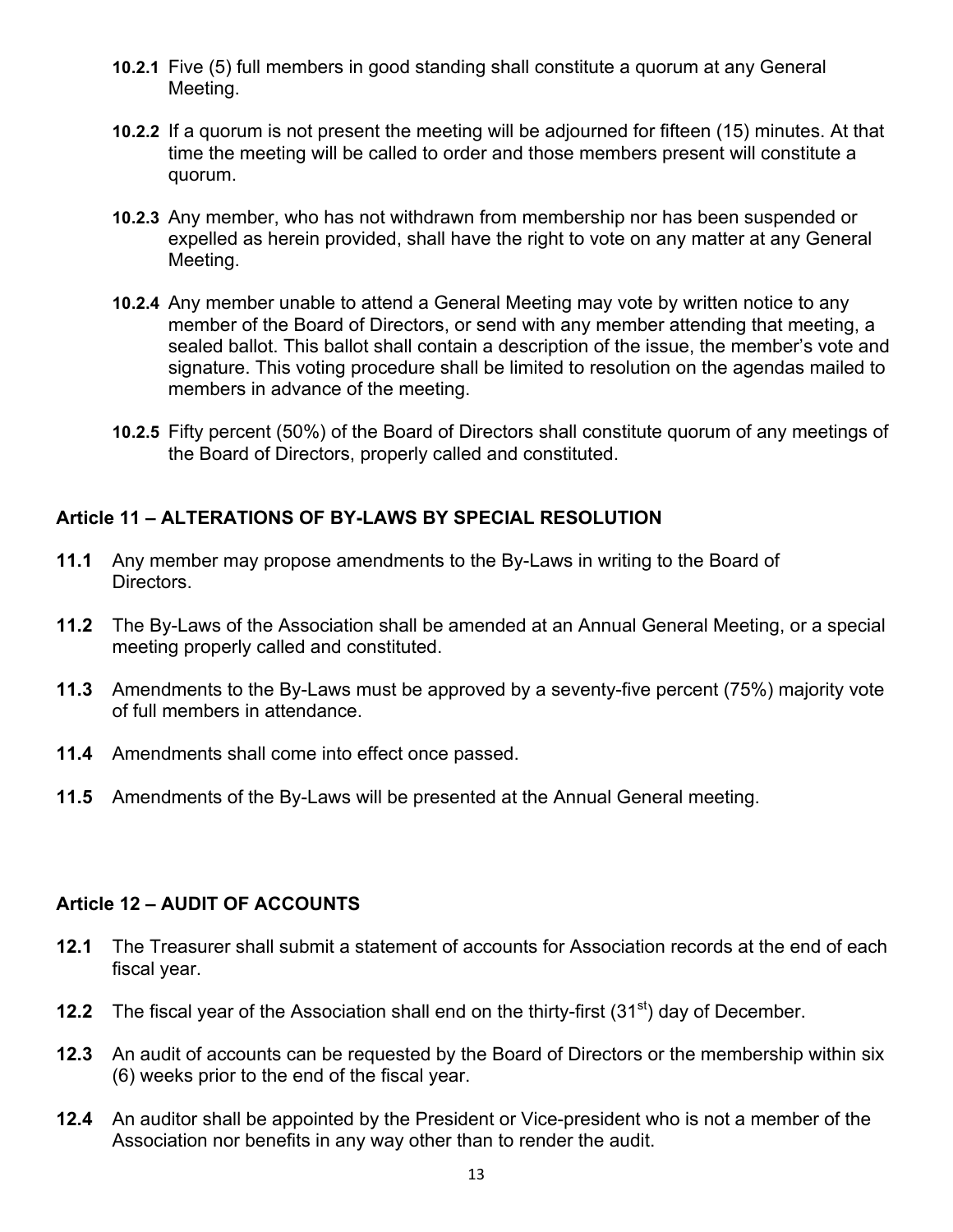**12.5** Two (2) of the three (3) designated signing authorities from the Executive must sign all cheques on behalf of the Association. Two signatures are required.

#### **Article 13 – INSPECTION OF BOOKS**

- **13.1** Books and records of the Association shall be open to inspection by any member, within thirty (30) days of receipt of a written request to the Executive, approved by the Executive.
- **13.2** Each Director of the Board shall, at all times, have access to such books and records.

#### **Article 14 – BORROWING POWERS**

- **14.1** For the purpose of carrying out its objectives, the Association may borrow or raise or receive payment of money in such manner as it sees fit.
- **14.2** Borrowing powers shall be exercised only under the authority of the Executive.
- **14.3** Borrowing of money must be presented to the membership via written notice and shall be deemed approved should no more than twenty-five percent (25%) of the membership object within thirty (30) days.

#### **Article 15 – REVENUE**

- **15.1** The revenue of the Association shall be derived from the dues collected from the members and any other sources approved by the Board of Directors.
- **15.2** All dues shall be remitted to the Association.
- **15.3** Three (3) signing authorities for the Association's bank accounts will be appointed by the Board of Directors. Two (2) signatures are required on all cheques one of them being the Treasurer, or Treasurer's designates.
- **15.4** The fiscal year of the Association shall end on the thirty-first (31<sup>st</sup>) day of December each year.

#### **Article 16 – DISSOLUTION AND DISTRIBUTION OF ASSETS**

- **16.1** In the event of the dissolution of the Association, funds and assets of the Association remaining after paying all debts shall be given or transferred to such organization or organizations promoting the same objectives as this Association.
- **16.2** Dissolution and distribution of assets must be presented to the membership via written notice and shall be deemed approved should no more than twenty-five percent (25%) of the membership object within thirty (30) days.
- **16.3** Members will be notified fourteen (14) days prior to the dissolution of the Association.